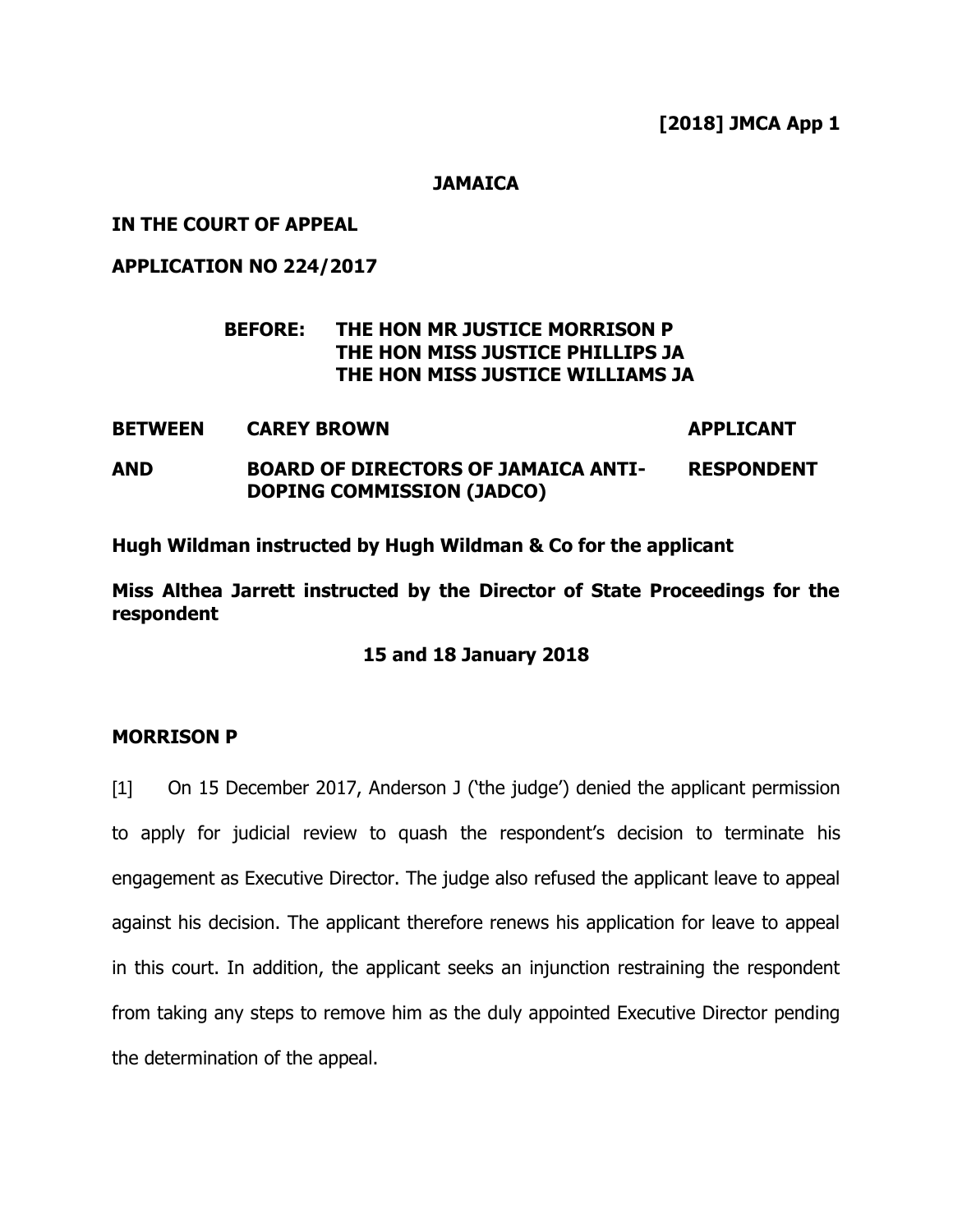[2] The applicant contends that, as a public officer appointed under section 125 of the Constitution of Jamaica ('the Constitution'), he can only be removed from office by the Governor-General on the recommendation of the Public Service Commission ('PSC') after a properly constituted hearing. The applicant also contends that the respondent's letter dated 11 September 2017 ('the termination letter') purporting to terminate his services is in breach of section 10(6) of the Anti-Doping in Sport Act, 2014 ('the Act') and is therefore null and void.

[3] Before the judge, as he also does before this court, the respondent maintained that the termination letter has not affected the applicant's status as a public officer and that, accordingly, no issue of public law arises on the application. The respondent therefore submits that the application does not reveal an arguable ground for judicial review with a realistic prospect of success.<sup>1</sup>

[4] In order to understand how the rival contentions arise, it is necessary to give a brief history, based on the affidavits of the applicant<sup>2</sup>, Mr Wildman<sup>3</sup>, Miss Jarrett<sup>4</sup> and Mr Alexander Williams<sup>5</sup>, the respondent's chairman ('the chairman').

[5] By letter dated 19 April 2013, the Ministry of Youth and Culture ('the ministry') advised the applicant of his appointment to the position of Director, Corporate Planning

 $\overline{a}$ 

 $<sup>1</sup>$  It is common ground between the parties that this is the threshold test for the grant of permission to</sup> apply for judicial review: **Sharma v Brown-Antoine** [2006] UKPC 57.

<sup>&</sup>lt;sup>2</sup> Sworn to on 8 January 2018 and filed in this court on 9 January 2018, exhibiting the affidavit of the applicant in support of the application for judicial review, which was sown to on 29 September 2017 <sup>3</sup> Sworn to and filed in this court on 18 December 2017

<sup>4</sup> Sworn to and filed in this court on 19 December 2017

<sup>5</sup> Sworn to and filed in the court below on 25 October 2017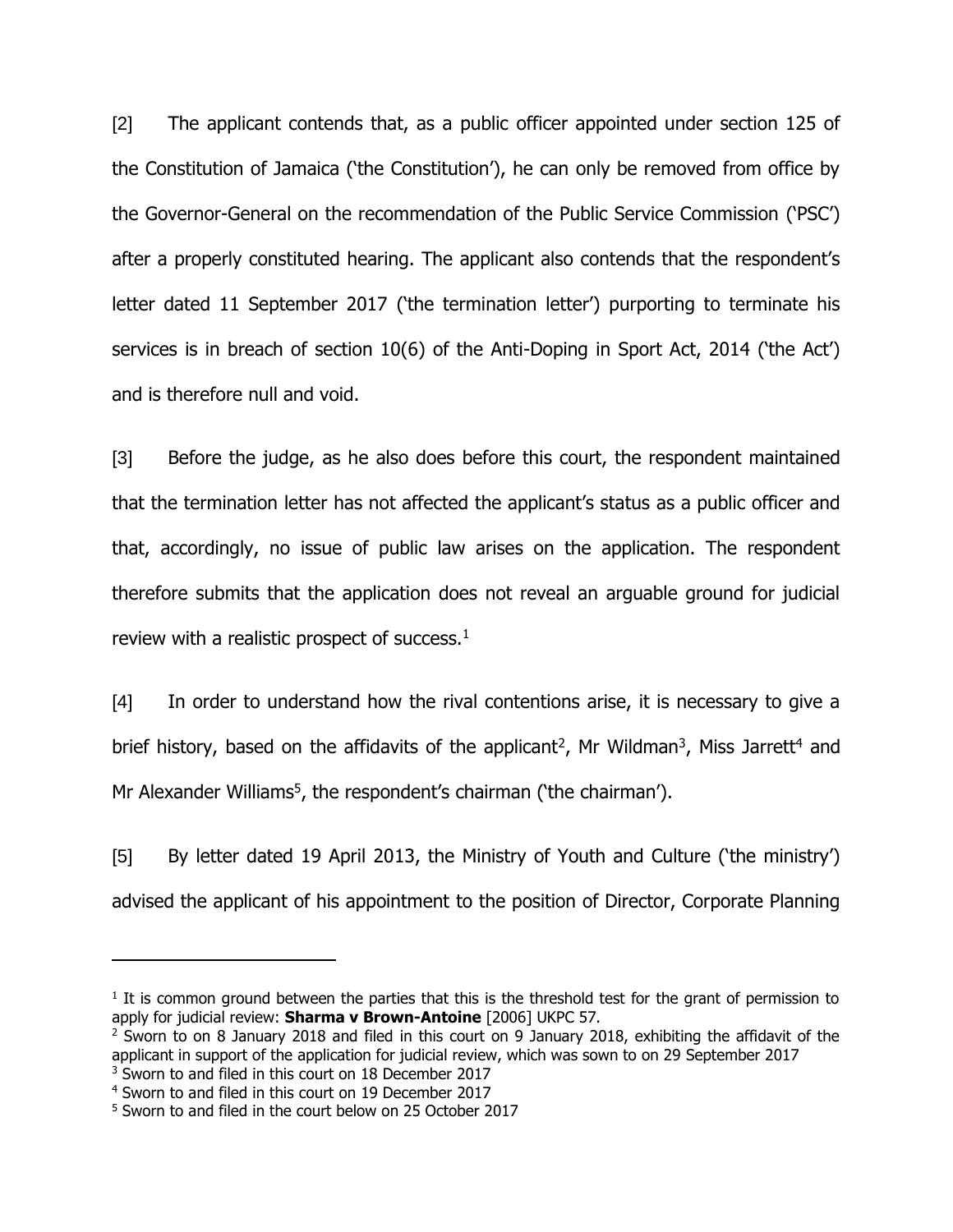and Performance Monitoring in the Strategic Policy and Monitoring Division of the ministry. The effective date of this appointment was 1 March 2013.

[6] By letter dated 22 November 2013, the applicant was advised by the ministry that approval had been granted for him to be seconded to the respondent as Executive Director for a period of one year in the first instance, with effect from 1 November 2013. The applicant duly took up this assignment.

[7] By email dated 18 November 2014, the then chairman of the respondent invited the ministry's cooperation with regard to the appointment of the applicant as Executive Director of the respondent. This invitation elicited an immediate response from the Permanent Secretary in the following terms:

"...

The request is received and noted. However … [the applicant's] substantive post as Corporate Planner needs to be filled soonest as the Ministry is required to respond to continuing and emerging planning and performance reporting imperatives.

In addition, we are currently 'tying up' a post in another Ministry from which the person acting as Corporate Planner has come. As you may be aware, no appointment can be made to the post of Corporate Planner until [the applicant] is no longer attached to the post. This creates a recruitment and a retention challenge.

The MYC urgently needs a Corporate Planner on board and must begin the recruitment process. Whilst we understand the situation JADCO is seeking to address, the Ministry has to manage its needs. Consequently, I am unable to agree to any further extension of [the applicant's] secondment beyond January 31, 2015."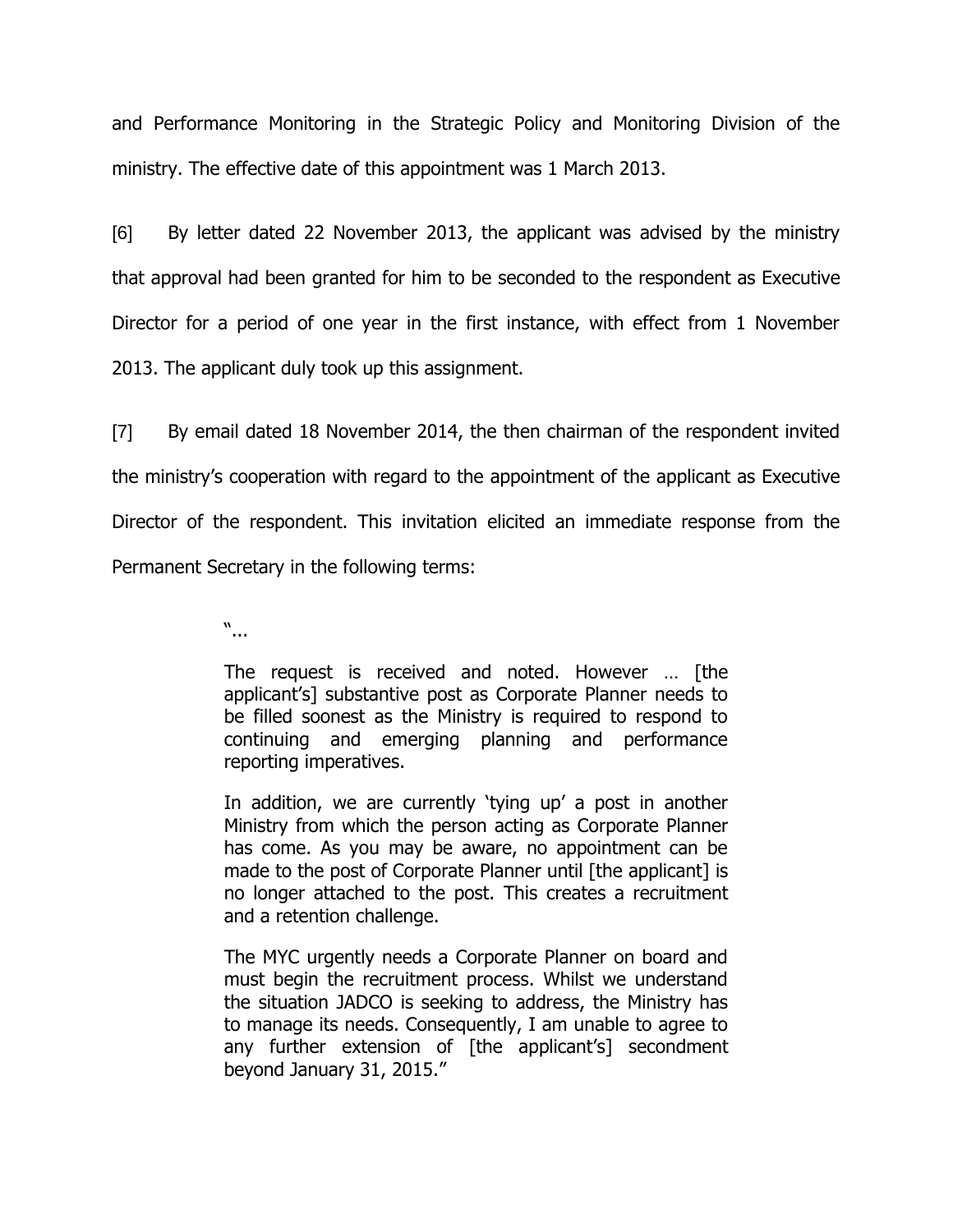[8] By letter dated 4 December 2014, obviously following on from the Permanent Secretary's email, the then chairman of the respondent advised the applicant that his engagement as Executive Director would be extended for a further period of three months, that is, to 31 January 2015.

[9] By letter dated 26 January 2015, the respondent offered the applicant temporary employment as its Executive Director, with effect from 1 February 2015 until further notice. His temporary employment was stated to be terminable by one month's notice on either side. This offer was followed by a letter dated 12 March 2015, which advised the applicant that approval had been given for him to be appointed as Executive Director with effect from 1 February 2015.

[10] Next, in an email sent to the ministry on 11 June 2015, the respondent's Director, Human Resource Management & Administration urged the ministry to "expedite the necessary action to have [the applicant's] services transferred … to allow for the continuation of his pensions [sic] rights".

[11] And, finally in this series of correspondence on the applicant's employment status, by letter dated 24 July 2015, the Chief Personnel Officer ('CPO') in the Office of the Services Commissions advised the Permanent Secretary in the ministry as follows:

> "Please refer to your memorandum No. P/B 0033 dated 23rd March 2015, regarding the appointment of [the applicant], Director, Corporate Planning and Performance Management (GMG/SEG 3), Ministry of Youth and Culture, as Executive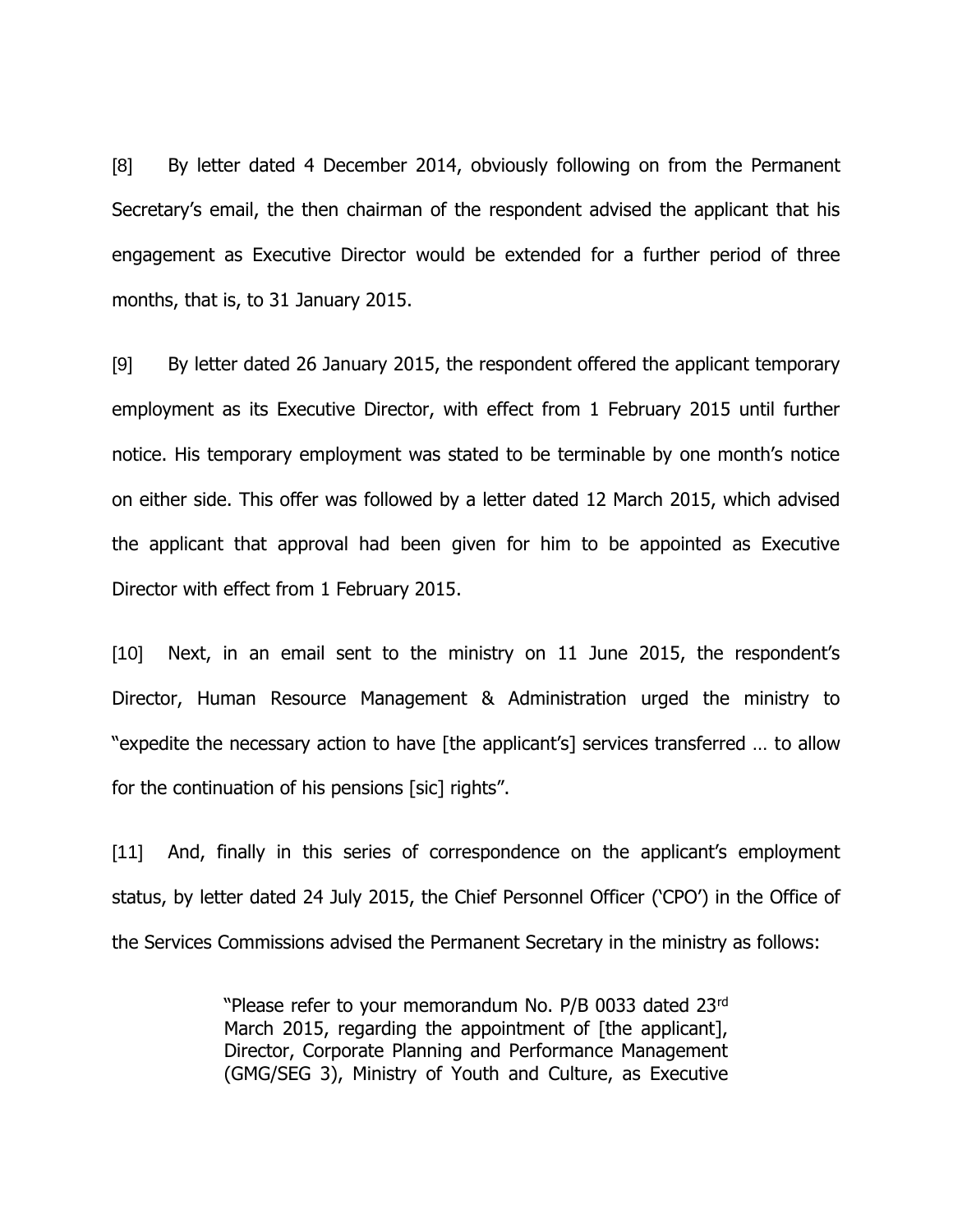Director (GMG/SEG 6) in the Jamaica Anti-Doping Commission, with effect from the **1 st February 2015**.

In this connection, I am to advise that if [the applicant] is to be transferred to the Jamaica Anti-Doping Commission, the following must be taken into consideration:

- i. There must be provision in the Act for the transfer of a public officer to the organization by the Governor-General;
- ii. The officer must request that he be transferred under the terms of the Act;
- iii. The organization must be willing to recommend that he be transferred under the terms of the Act.

Additionally, recommendation for transfer should be submitted for consideration of the Public Service Commission.

Kindly indicate as to whether any further action will be taken in this matter."

[12] There is nothing in the papers with which we have been provided which indicates that any further action, as contemplated by the CPO's letter, was ever taken. However, it is clear that the applicant continued to function as Executive Director of the respondent right up to the date of the termination letter in late 2017. From time to time during this period, disputes arose between the applicant and the respondent's board of directors, in particular the chairman. It appears that it is these disputes which ultimately led to the respondent's issuing of the letter of termination.

[13] It seems to me that if, on the one hand, the letter of termination can be read as a purported termination of the applicant's appointment as a public officer, then cases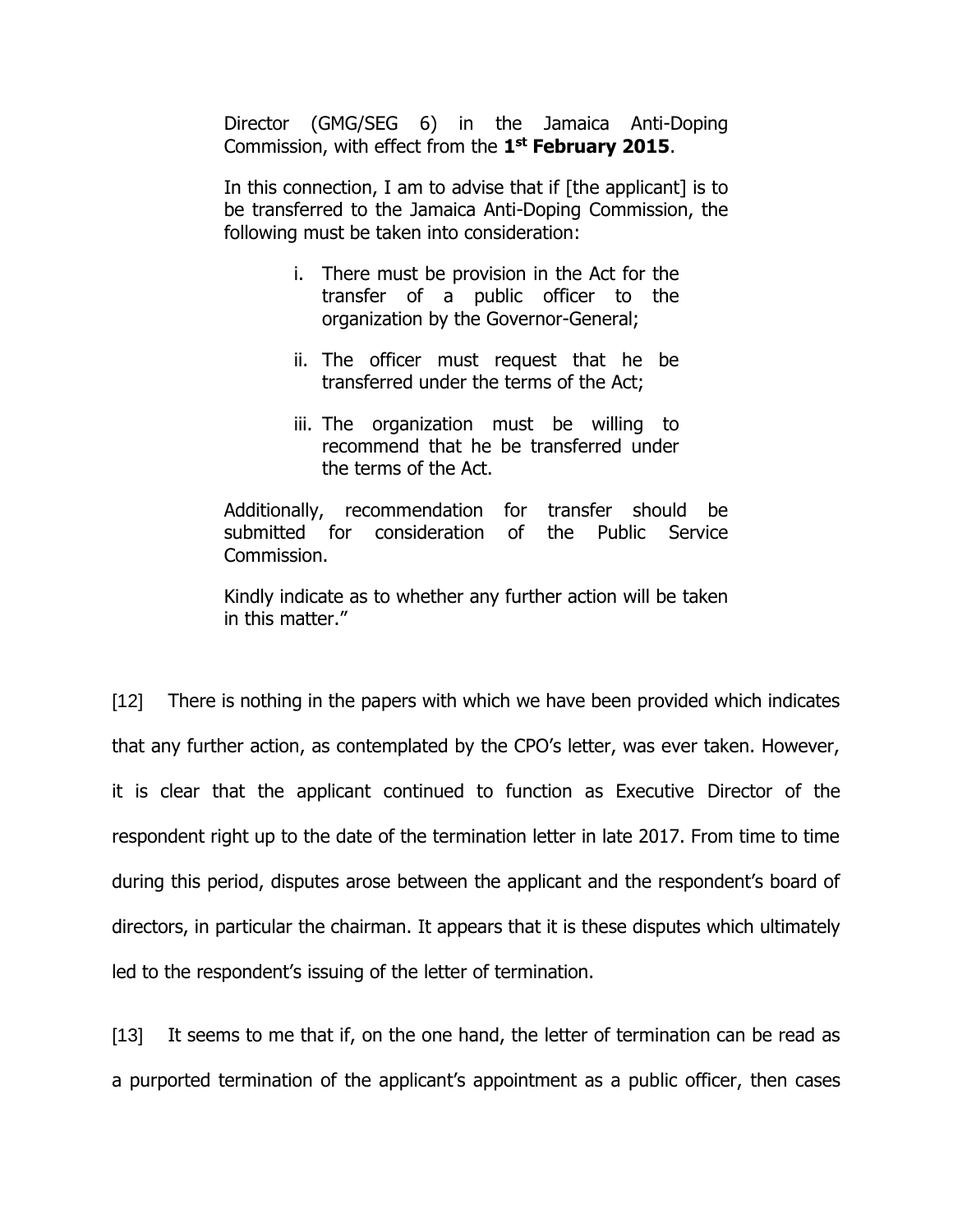such as **Alfred McPherson v The Minister of Land and Environment**<sup>6</sup> will unquestionably apply. That case makes it clear that, once a public servant is appointed by the Governor-General acting on the advice of the PSC under section 125(1) of the Constitution, that person can only be removed from office by the Governor-General acting on the advice of the PSC after due process has been followed. A failure to adhere to the constitutional procedures will in such circumstances give rise to an issue of public law, amenable to judicial review.<sup>7</sup>

[14] But if, on the other hand, the letter of termination falls to be interpreted as doing no more than bringing the applicant's relationship with the respondent to an end, then it is to cases such as **Charles Ganga-Singh v The Betting, Gaming and Lotteries Commission**<sup>8</sup> that one must look for an answer. That case demonstrates that, in the case of a purely contractual relationship between employee and an employer, albeit one

with a public sector connection, a purported dismissal will give rise to no issue of public law.

[15] In my view, this case plainly falls into the latter category. It is clear from the brief history which I have recited that the applicant remains the holder of a substantive

 $\overline{a}$ 

<sup>6</sup> (unreported), Court of Appeal, Jamaica, Supreme Court Civil Appeal No 85/2007, judgment delivered 18 December 2009; See also, among other authorities, **Fraser v Judicial & Legal Services Commission** [2008] UKPC 25, (2008) 73 WIR 175, **Panday v Judicial and Legal Services Commission** [2008] UKPC 52 and **Inniss v Attorney General of Saint Christopher and Nevis** [2008] UKPC 42, (2008) 73 WIR 187.

<sup>7</sup> As was held in **Ministry of Finance and Planning and the Public Service et al v Viralee Latibeaudiere** [2014] JMCA Civ 22

<sup>8</sup> Suit No M156/2002, judgment delivered 11 January 2005; see also **Eugennie Ebanks v Betting, Gaming and Lotteries Commission**, (unreported), Court of Appeal, Jamaica, Supreme Court Civil Appeal No 97/2003, judgment delivered 20 December 2005.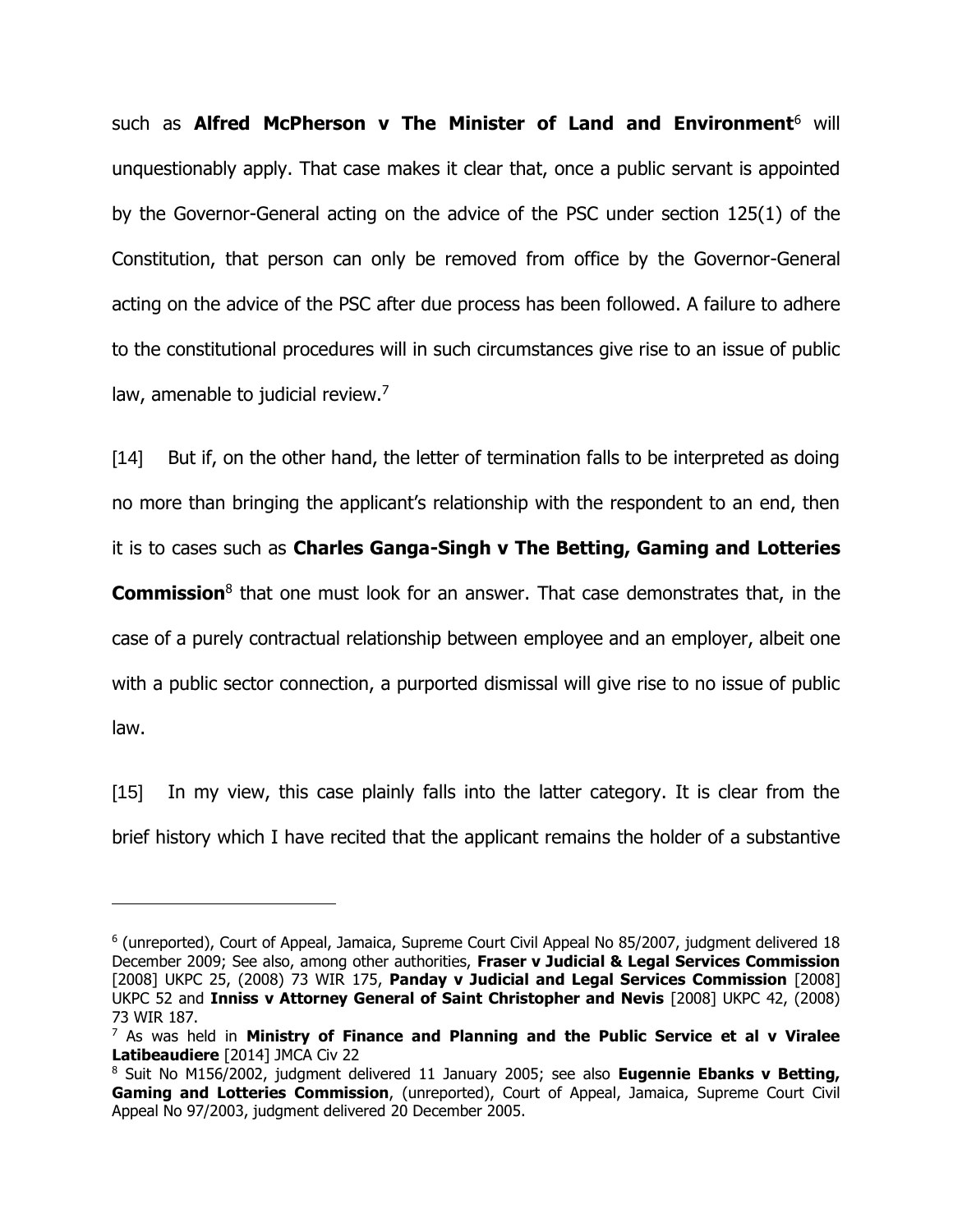appointment in the public service as Director, Corporate Planning and Performance Management in the ministry. The attempts to effect his transfer from the ministry to permanent employment with the respondent foundered in the wake of the indication by the CPO in her 24 July 2015 letter of the necessary preconditions to such a transfer. As it seems to me, the applicant's status as a public officer has in no wise been affected by the termination letter since, given the context in which it was written, that letter relates solely to the applicant's relationship with the respondent.

[16] This conclusion remains, in my view, completely unaffected by section 10(6) of the Act, upon which Mr Wildman placed heavy reliance. That subsection provides as follows:

> "The Governor-General may, subject to such conditions as he may impose, approve the appointment of any officer in the service of the Government to any office with the Commission and any officer so appointed or while so employed, shall in relation to other rights as a public officer be treated as continuing in the service of the Government."

[17] There is absolutely nothing in this case to suggest that the Governor-General has at any time approved the appointment of the applicant to any office with the respondent. Indeed, as I have attempted to demonstrate, the evidence is to the contrary effect.

[18] In my view, therefore, the applicant has not shown enough to raise an arguable ground for judicial review with a realistic prospect of success. While it would obviously have been desirable for the judge to have provided even brief reasons in writing for his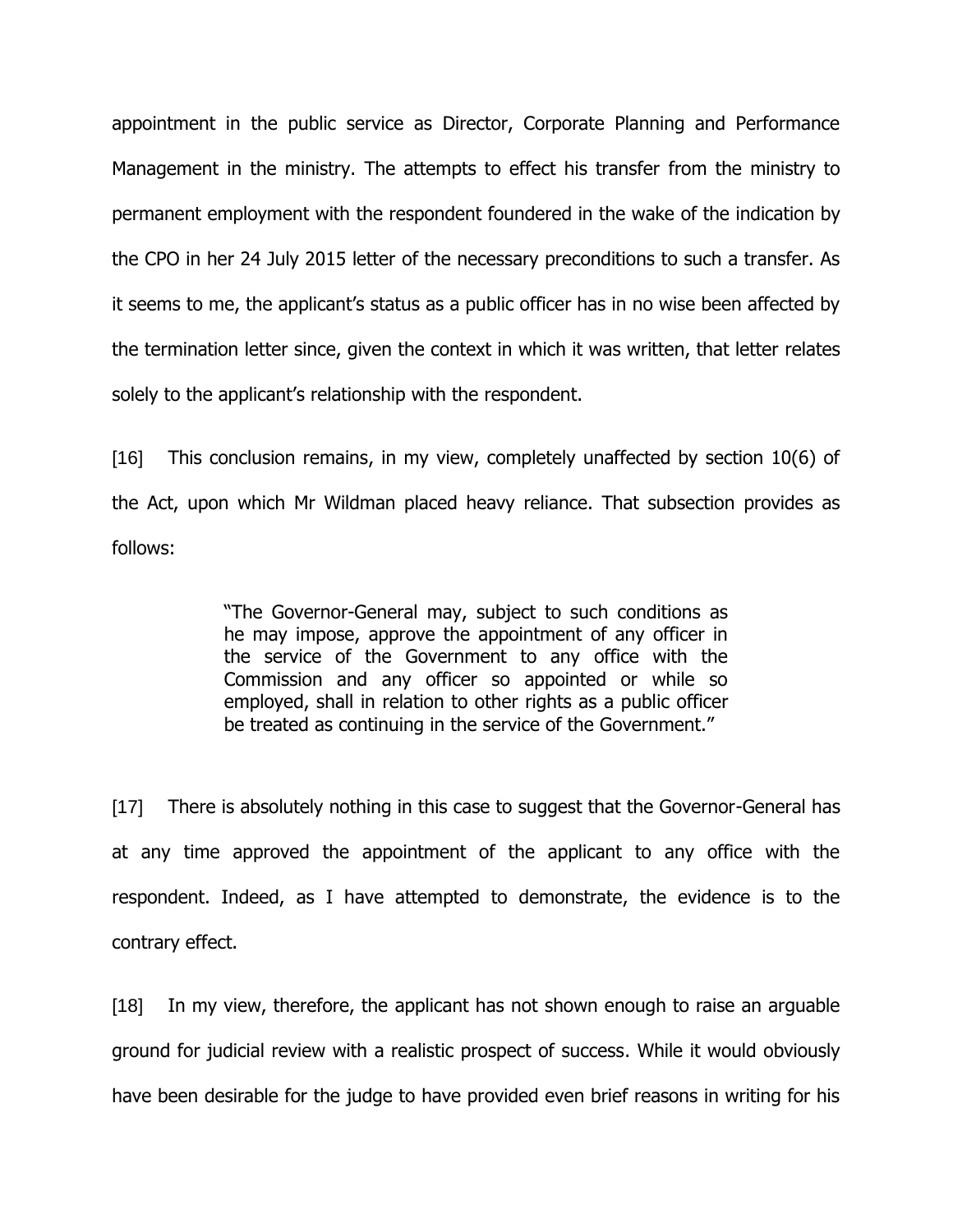decision, it is clear that the only issue before him was the one squarely placed before us on this application. That is, did the letter of termination purport to remove the applicant from his position as a public servant, as Mr Wildman contends, or was it limited in its reach to his position as Executive Director of the respondent, as Miss Jarrett submitted. It seems to me that, in these circumstances, given Miss Jarrett's statement on affidavit<sup>9</sup> (supported by the applicant himself in his affidavit<sup>10</sup>), that the judge said, in refusing the application, that he accepted the respondent's submissions, there can be no room for doubt as to what were the reasons for the decision.

[19] I would therefore refuse the application for leave to appeal against the judge's decision. On the question of costs, by analogy to rule 56.15(5) of the Civil Procedure Rules 2002, which provides that, in general, "no order for costs may be made against an applicant for an administrative order unless the court considers that the applicant has acted unreasonably in making the application or in the conduct of the application", I would make no order as to costs.

#### **PHILLIPS JA**

[20] I have read in draft the judgment of the learned President. I agree with his reasoning and conclusion and have nothing further to add.

 $\overline{a}$ 

 $9$  At para. 5

<sup>&</sup>lt;sup>10</sup> At para. 5 of the affidavit sworn to on 8 January 2018